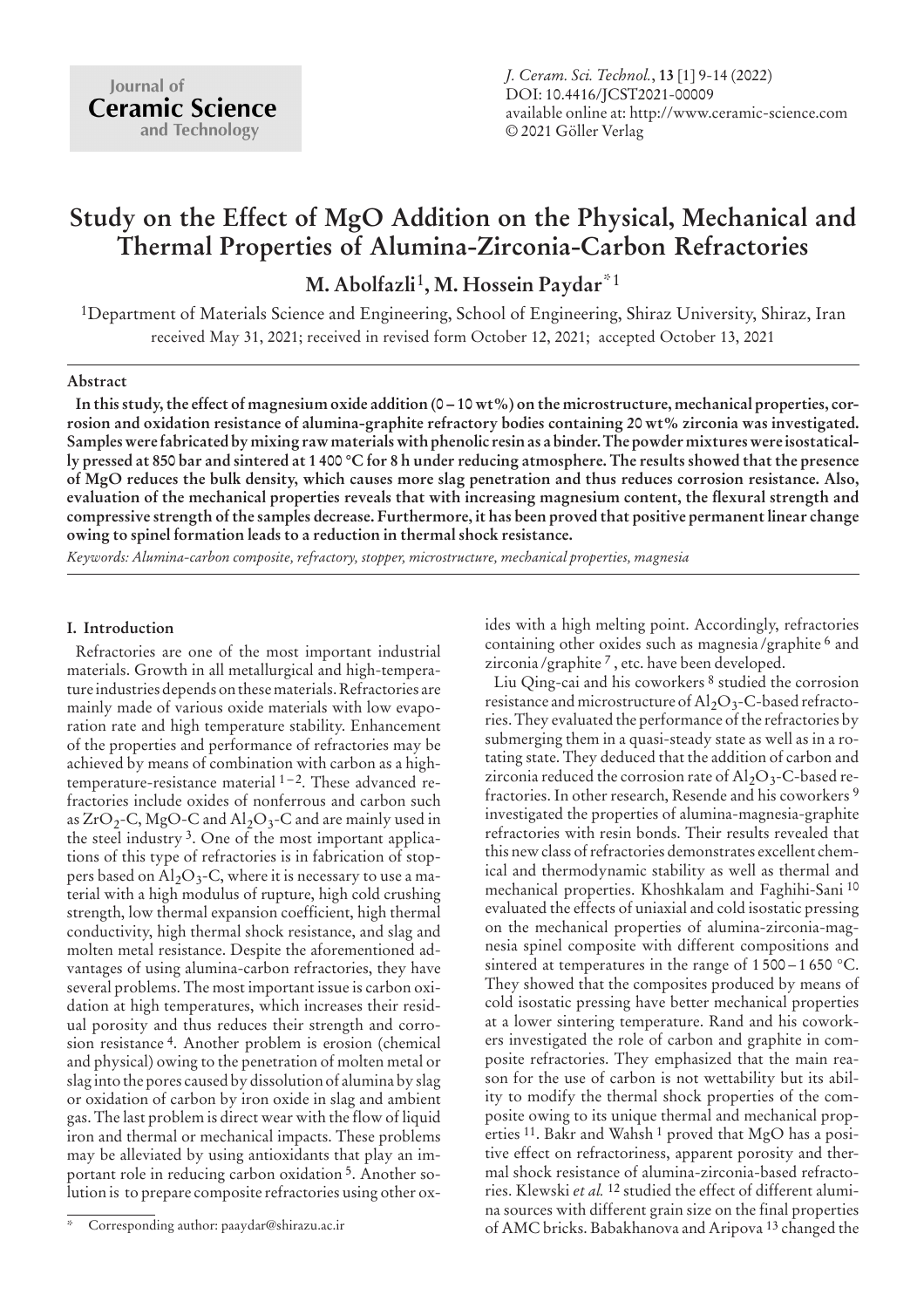|        |                    |                           |         |                          |                                |          |                        |    | Phenolic resin |        |
|--------|--------------------|---------------------------|---------|--------------------------|--------------------------------|----------|------------------------|----|----------------|--------|
| Sample | Tubular<br>alumina | Brown<br>fused<br>alumina | alumina | White fused Fused silica | Coarse-<br>grained<br>graphite | Zirconia | $\text{Mag}-$<br>nesia | Si | Powder         | Liquid |
|        |                    |                           |         | 10                       | 20                             | 10       | 10                     | 10 | 25             |        |
|        |                    |                           |         | 10                       | 20                             | 10       | 10                     | 10 | 25             |        |
|        |                    |                           | 10      | 10                       | 20                             | 10       | 10                     | 10 | 25             |        |

**Table 1:** Formulation of samples in wt%.

corundum, talc and graphite amount and showed that the maximum slag strength is related to the composition with the lowest porosity.

Mukhopadhyay *et al.* 14 discussed the effect of MgO grain size and found that the spinelizarion reaction and permanent linear change of the refractories are directly related to the total surface area of magnesia.

Magnesia is used in a wide variety of applications owing to its special properties such as high thermal and low electrical conductivity 15. In the present study, the effect of using MgO in the range of 0 to 10 wt% on the chemical, physical and mechanical properties of  $Al_2O_3$ -zirconia-C refractories is investigated.

## **II. Experimental Procedure**

The chemical composition of the alumina-carbon refractory composite containing magnesia is shown in Table 1. As can be seen, all samples are made of three types of alumina (tubular, white fused and brown fused alumina), fused silica, coarse-grained graphite (specification is illustrated in Table 2), zirconia, silicon and phenolic resin.

All the raw materials used in this study were metallurgical grade. A particle size analyzer and scanning electron microscopy were used to determine the physical properties of the raw materials.

**Table 2:** Coarse-grained graphite specification.

| Fixed<br>carbon<br>$(wt\%)$ | Ash<br>$(wt\%)$ | Volatile<br>$(wt\%)$ | Moisture<br>$(wt\%)$ | Particle<br>$size(\mu m)$                                           |
|-----------------------------|-----------------|----------------------|----------------------|---------------------------------------------------------------------|
| <b>Min 95</b>               | Min 4.00        |                      | Max 1.50   Max 0.50  | $(50 \,\mathrm{wt}\%)$<br>$100 - 200$<br>$(50 wt\%)$<br>$200 - 350$ |

According to the chemical composition, all materials were wet-milled in a planetary ball mill for 7 h using absolute ethanol as a dispersant. The mixed powders were then passed through 60 mesh sieves to obtain a uniform granulated powder. After being dried, the mixed powders were poured into a latex mold and were vacuumed. Ultimately, the powders were isostatically pressed with the application of 850 bar pressure and sintered at 1 400 °C for 8 h.

Bulk density, modulus of rupture, thermal shock resistance, thermal expansion coefficient, permanent linear changes and oxidation resistance were measured according to ASTMC-138, ASTMC-133, ASTMC-1171, ASTMC-531, ASTMC-113, ASTMC-863 standards, respectively.

## **III. Results and Discussions**

used raw ceramic materials.

The particle size distribution of the raw materials is presented in Table 3. As can be seen, all materials except alumina are smaller than 100 microns and the average particle size is about 10 microns.

The SEM image of the graphite powder is displayed in Fig. 1. As shown, the graphite particles are flaky and irregular, the particles are almost uniformly distributed, and the average of particle size is estimated at about 150 micrometers.

**Table 3:** Size and size distribution characteristics of the

| Material            | $D_{10} \mu m$ | $D_{50}$ µm | $D_{90} \mu m$ |  |
|---------------------|----------------|-------------|----------------|--|
| Tabular alumina     | 0.726          | 6.968       | 42.374         |  |
| Brown fused alumina | 38.319         | 126.927     | 246.672        |  |
| White fused alumina | 0.996          | 13.205      | 62.939         |  |
| Magnesia            | 1.037          | 13.973      | 67.681         |  |
| Zirconia            | 0.544          | 2.605       | 7.293          |  |
| Fused silica        | 1.363          | 24.208      | 99.051         |  |



**Fig. 1:** SEM image of coarse-grained flaky graphite.

The effect of MgO addition on the physical properties of the fabricated refractory composites is shown in Fig. 2 and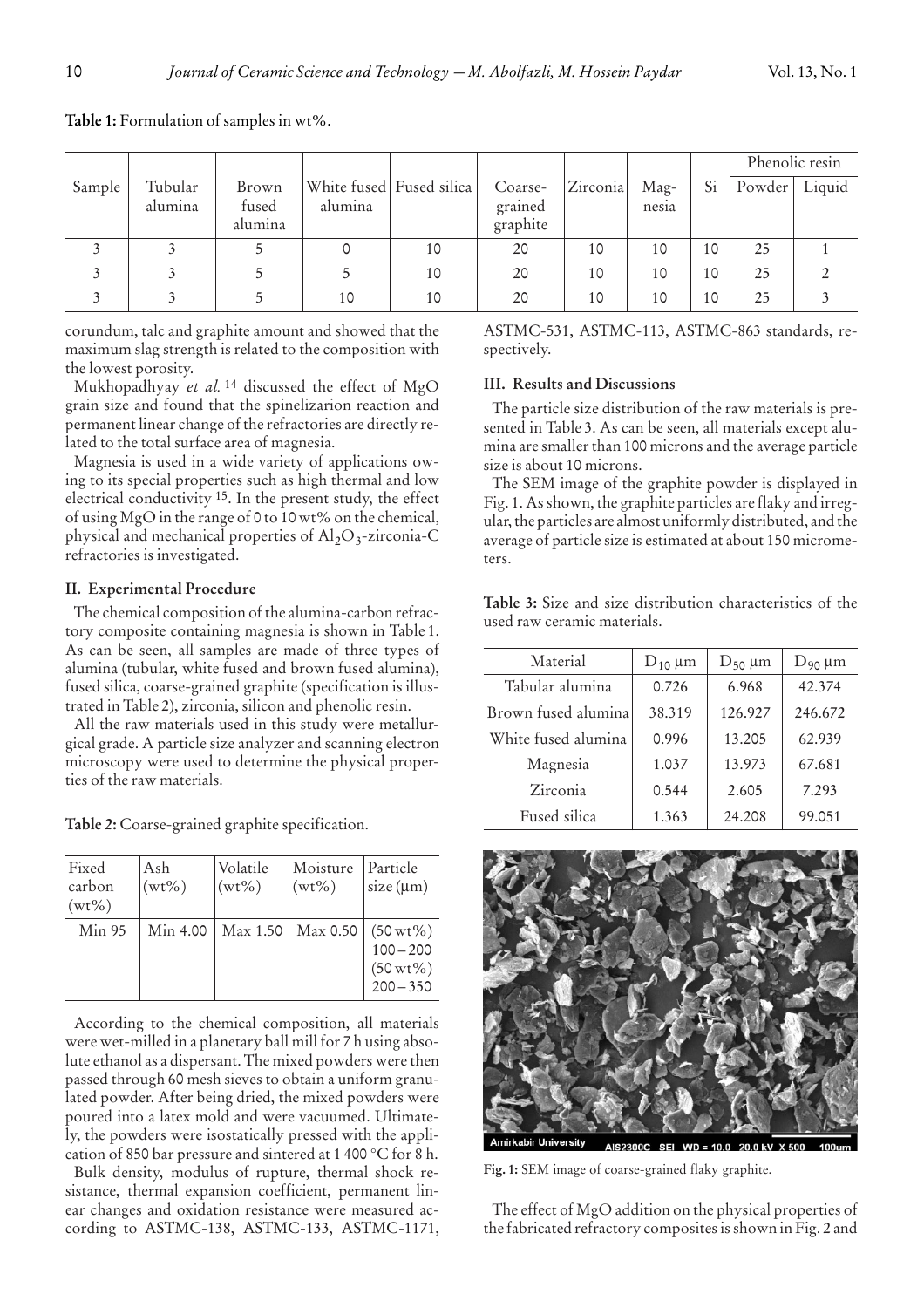is also reported in Table 4. As can be seen, addition of MgO led to a decrease in the bulk density, MOR, CRS and TSR of the composite. The presence of magnesia increases the grain size of zirconia 1, which can reduce the bulk density of the samples, subsequently leading to a decrease in the MOR, CRS and TSR of the composite. The modulus of rupture and other physical properties depend on the grain size, grain shape, apparent porosity, nature and amount of phases in the sintered body, which are mainly influenced by the chemical composition 16.

The grain size of samples that do not contain magnesia is smaller and, as a result, their cold crushing strength and modulus of rupture is higher 1. In addition, although magnesia has good thermal conductivity, its high coefficient of linear thermal expansion reduces shock resistance.



**Fig. 2:** (a) Bulk density and modulus of rupture, (b) Permanent linear changes and oxidation resistance (c) Cold crushing strength, and thermal shock resistance.

As shown in Fig. 2b, the permanent linear change of a magnesium-free sample is negative, meaning that the sample shrinks during sintering. The addition of magnesia causes  $MgAl<sub>2</sub>O<sub>4</sub>$  spinel formation, which results in positive permanent linear changes.

The effect of magnesia on the oxidation resistance of the fabricated refractories is also shown in Fig. 2b. As can be seen, the sample containing 5 wt% magnesia has the least reduction in thickness and therefore the highest oxidation resistance. In fact, the oxidation of carbon-carbon bonds depends on the texture, grain size distribution, purity and chemical composition of the raw material, as well as on the amount of residual porosity and pore size distribution. Using alumina as a basic raw material in fabrication of Calumina refractories leads to higher oxidation of graphite. The presence of alumina in alumina-carbon refractories accelerates the oxidation of graphite.  $Al^{3+}$  ions in alumina act as an electron acceptor against  $C^{4+}$  and weaken the  $C$ -C bond, thus increasing graphite oxidation. On the other hand,  $ZrO<sub>2</sub>$  and MgO are electron donors that prevent oxidation by stabilizing the electron distribution of the graphite structure 16. Therefore, oxidation resistance can be expected to improve with the addition of magnesia. However, it is observed that adding more than 5 wt% of magnesia reduces the oxidation resistance, which is due to the increase in residual porosity. The large amount of porosity in the samples leads to the irreversible expansion of graphite at high temperatures, which can affect the oxidation resistance.

The effect of MgO addition on the thermal expansion of alumina-carbon refractories is shown in Fig. 3 and the values of thermal expansion coefficient are presented in Table 5.

As can be seen, for the sample without MgO, at about 1 100 °C, a significant change in the slope of the expansion diagram versus temperature (from positive to negative values) is observed, which changes again to a positive value when the temperature is increased up to 1 200 °C.

**Table 4:** Bulk density, cold crushing strength, modulus of rupture, thermal shock resistance, permeant linear changes and oxidation resistance.

| Properties                                              | $0\%$<br>MgO | $5\%$<br>MgO | $10\%$<br>MgO |
|---------------------------------------------------------|--------------|--------------|---------------|
| Bulk density $(g/cm^3)$                                 | 2.25         | 2.10         | 2.15          |
| Cold<br>crushing<br>strength<br>(kg/cm <sup>2</sup> )   | 287.95       | 174.7        | 182.02        |
| Modulus of rupture $(kg/cm2)$                           | 109.72       | 122.21       | 72.69         |
| Thermal<br>shock<br>resistance<br>(kg/cm <sup>2</sup> ) | 67.05        | 47.75        | 36.2          |
| linear<br>Permanent<br>changes<br>(mm)                  | $-0.69$      | 0.59         | 1.86          |
| Oxidation resistance<br>(thick-<br>ness reduction (mm)) | 5            | 2.6          | 3.6           |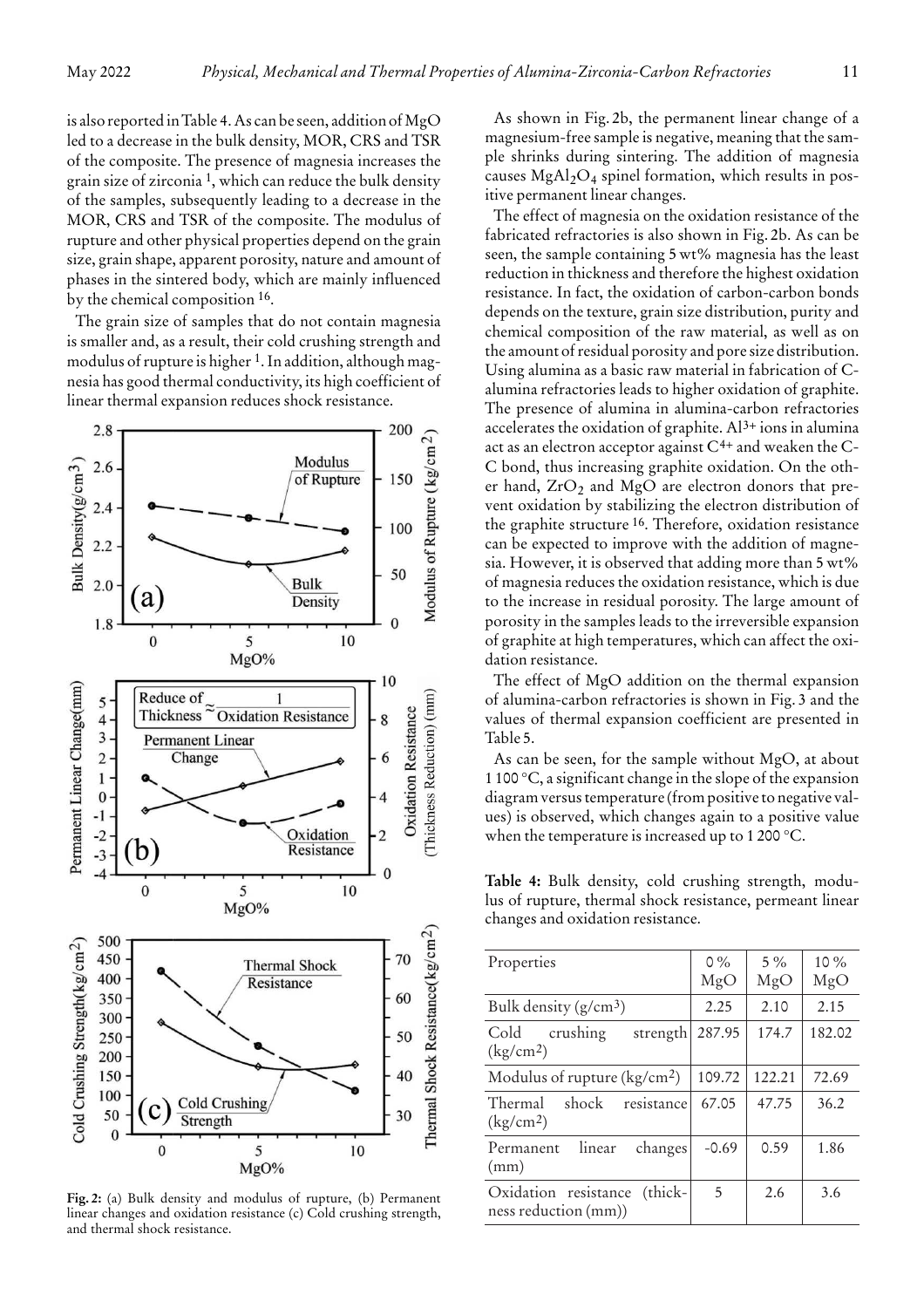| Tempera-           | $0 \,\mathrm{wt}$ % | $5 \,\mathrm{wt}$ % | $10 \,\mathrm{wt}$ % |
|--------------------|---------------------|---------------------|----------------------|
| ture $(^{\circ}C)$ | MgO                 | MgO                 | MgO                  |
| 145                | 3.57                | 2.74                | 3.71                 |
| 500                | 4.59                | 4.50                | 5.93                 |
| 800                | 5.92                | 5.79                | 7.98                 |
| 900                | 6.20                | 6.05                | 8.09                 |
| 1000               | 4.19                | 4.01                | 7.60                 |
| 1 1 2 5            | $-1.10$             | 2.47                | 2.56                 |
| 1 2 0 0            | 4.51                | 3.12                | 5.86                 |

**Table 5:** Thermal expansion coefficient (×10-6) values of

 $Al_2O_3$ -C refractories containing MgO.



**Fig. 3:** Thermal expansion of the alumina-carbon refractories containing (a)  $0$ , (b) 5 and (c) 10 wt% magnesia.

For the sample containing 5 wt% MgO, almost the same trend (with less intensity) can be observed, but in the sample containing 10 wt% MgO, no significant change in the slope was recorded. The change in the slope is probably due to zirconia phase transformation from monoclinic to tetragonal, which is expected to occur in the temperature range of 1 100 to 1 200 °C. For the sample containing 10 wt% magnesia, according to the XRD pattern (Fig. 4), zirconium silicate (zircon) and cordierite phases

are formed and as a result no change in the slope is observed. Based on the thermal expansion coefficient data presented in Table 5, the sample containing 10 wt% MgO, in the temperature range of 100 to 1 200 °C, has the highest TEC values.

The X-ray diffraction pattern of the samples is presented in Fig. 4. As can be seen, for the sample containing 0 wt% MgO, only peaks related to the raw materials are observable and it seems that no significant reaction has occurred. In the sample containing 5 wt% magnesium, compared with the magnesia-free sample, the peaks related to cristobalite are eliminated and there are peaks of  $ZrO<sub>2</sub>$  (zirconia), ZrSiO<sub>4</sub> (zirconium silicate), MgAl<sub>2</sub>O<sub>4</sub> (spinel) and  $Mg<sub>2</sub>Al<sub>4</sub>Si<sub>5</sub>O<sub>18</sub>$  (cordierite), which indicates that some reactions have occurred in the sample. Finally, in the sample containing 10 wt% magnesia, the reactions are completed, and no peaks associated with the raw materials except alumina can be detected. All reactions occurred in the solid-state sintering process. The formation of cordierite as the most important compound in the  $SiO_2-MgO-Al_2O_3$ ternary system, due to its desirable properties such as low TEC, high refractive index, high chemical resistance, low dielectric coefficient and high thermal shock resistance, can affect the properties of the samples  $17 - 19$ . The properties of refractories containing cordierite phase are expected to be significantly improved.



**Fig. 4:** X-ray diffraction of the samples containing (a) 0, (b) 5 and (c) 10 wt% magnesia.

Fig. 5 shows the surface of samples containing 0, 5 and 10 wt% magnesia before and after corrosion by the molten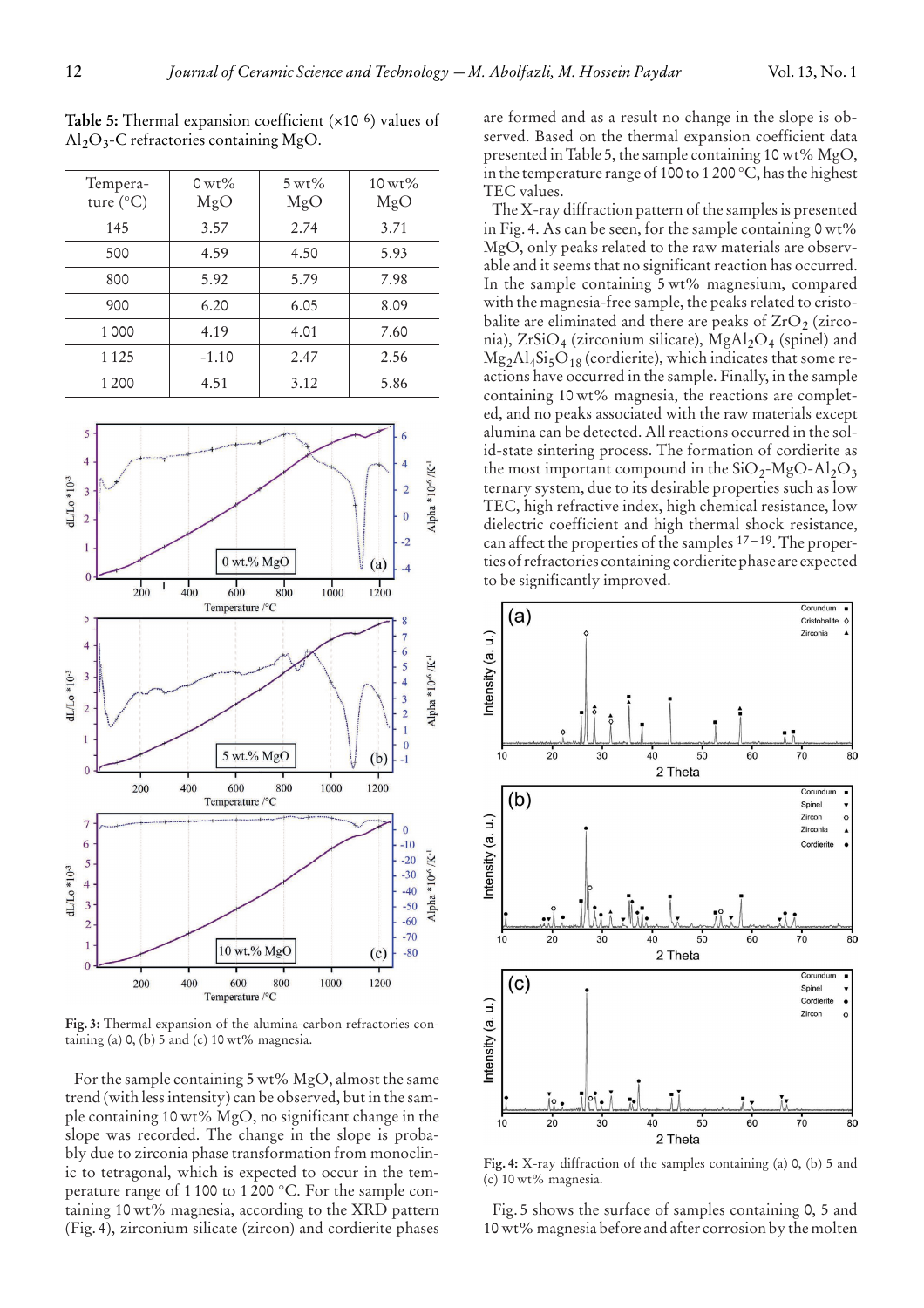

**Fig. 5:** Surface of samples containing 0, 5 and 10 wt% magnesia before and after corrosion. See table 1.

metal at 1 600 °C. As can be seen, the microstructure integrity of the sample containing 0 wt% MgO is higher than other samples, which is consistent with the density results. Images show some pitting on the eroded surface, indicating the corrosion process. As can be seen, as the amount of magnesium increases, so does the corrosion, which is likely due to the lower density and greater penetration of the melt.

## **IV. Conclusions**

Alumina-carbon refractory composites containing zirconia were prepared and the effect of magnesium addition on their physical, chemical and mechanical properties was investigated. The results showed that the addition of magnesia reduces the bulk density, cold crushing strength, modulus of rupture, and thermal shock resistance. It also causes expansion during the sintering process and shows positive permeant linear change. The sample containing 10 % MgO had the highest thermal expansion coefficient and the lowest corrosion resistance. The results also showed that oxidation resistance was improved with the addition of 5 wt% magnesia.

## **Acknowledgment**

This research is supported by Shiraz University, which is gratefully acknowledged.